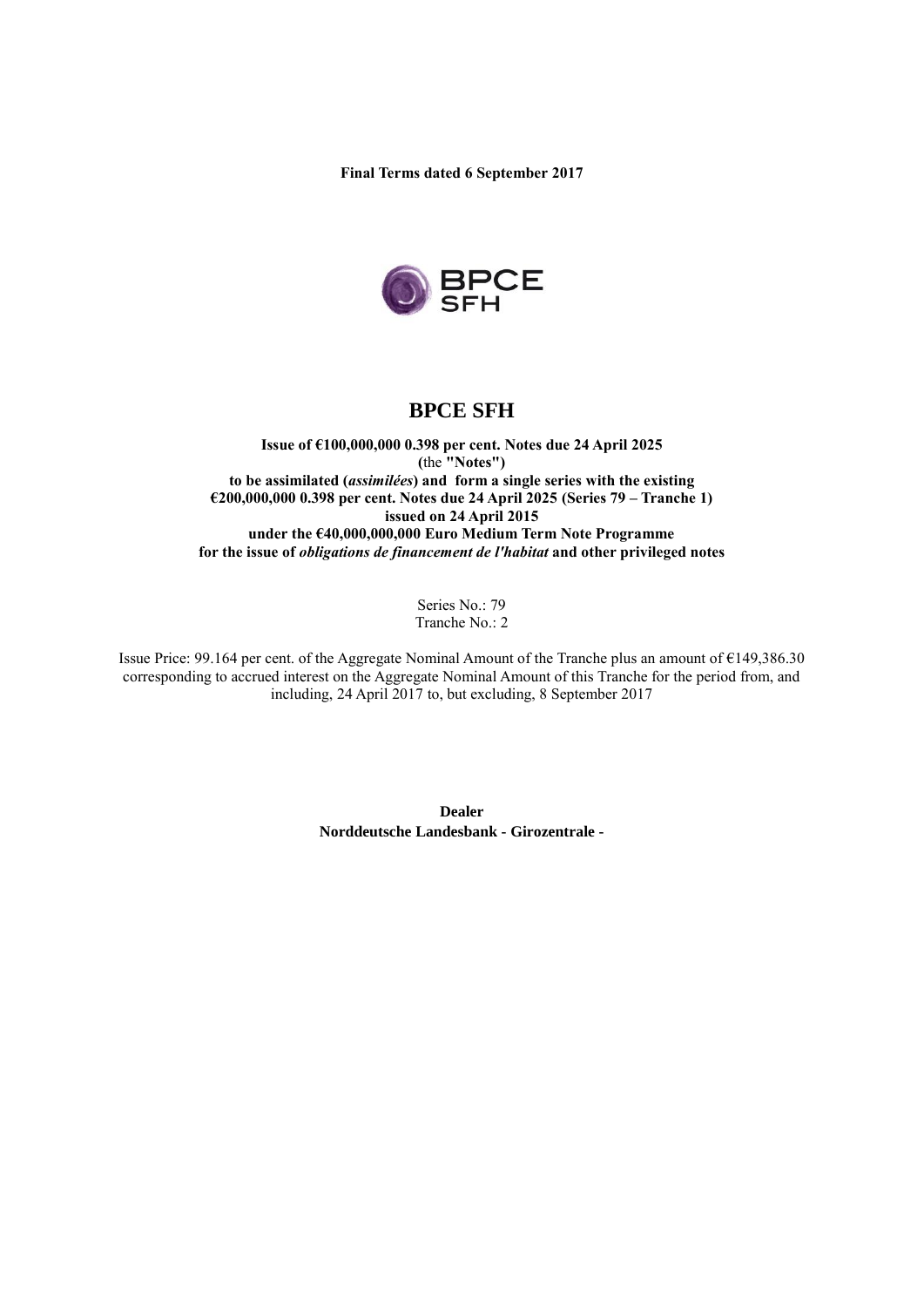#### **PART A - CONTRACTUAL TERMS**

Terms used herein shall be deemed to be defined as such for the purposes of the conditions which are the 2015 Conditions which are incorporated by reference in the base prospectus dated 18 May 2017 which received visa No. 17-209 from the Autorité des marchés financiers (the "**AMF**") on 18 May 2017 (the "**Base Prospectus**") which constitutes a base prospectus for the purposes of the Prospectus Directive (as defined below).

This document constitutes the final terms (the "**Final Terms**") relating to the notes described herein (the "**Notes**") for the purposes of Article 5.4 of the Prospectus Directive and must be read in conjunction with such Base Prospectus, save in respect of section "Terms and Conditions of the French Law Notes" which is replaced by the 2015/2016 Conditions. Full information on the Issuer and the offer of the Notes is only available on the basis of the combination of these Final Terms and the Base Prospectus, save in respect of section "Terms and Conditions of the French Law Notes" which is replaced by the 2015 Conditions. The Base Prospectus and these Final Terms are available for viewing on the websites of BPCE (www.bpce.fr) and of the AMF (www.amffrance.org) and during normal business hours at the registered office of the Issuer and at the specified office of the Paying Agent(s) where copies may be obtained.

"**Prospectus Directive**" means Directive 2003/71/EC of the European Parliament and of the Council of 4 November 2003, as amended, and includes any relevant implementing measure of such directive in each relevant Member State of the European Economic Area.

| 1. | (i)                                       | <b>Series Number:</b>                   | 79                                                                                                                                                                                                                                                                                     |
|----|-------------------------------------------|-----------------------------------------|----------------------------------------------------------------------------------------------------------------------------------------------------------------------------------------------------------------------------------------------------------------------------------------|
|    | (ii)                                      | <b>Tranche Number:</b>                  | $\mathfrak{2}$                                                                                                                                                                                                                                                                         |
|    | (iii)                                     | Date on which Notes become<br>fungible: | will, upon listing,<br>Notes<br>be assimilated<br>The<br>(assimilées) and form a single series and be<br>interchangeable for trading purposes with the Existing<br>Notes.                                                                                                              |
| 2. |                                           | <b>Specified Currency:</b>              | Euro (" $\epsilon$ ")                                                                                                                                                                                                                                                                  |
| 3. | <b>Aggregate Nominal Amount of Notes:</b> |                                         |                                                                                                                                                                                                                                                                                        |
|    | (i)                                       | Series:                                 | €300,000,000                                                                                                                                                                                                                                                                           |
|    | (ii)                                      | Tranche:                                | €100,000,000                                                                                                                                                                                                                                                                           |
| 4. | <b>Issue Price:</b>                       |                                         | 99,164 per cent. of the Aggregate Nominal Amount of<br>the Tranche plus an amount of $£149,386.30$<br>corresponding to accrued interest of such Aggregate<br>Nominal Amount for the period from, and including,<br>the Interest Commencement Date to, but excluding,<br>the Issue Date |
| 5. |                                           | <b>Specified Denomination(s):</b>       | €100,000                                                                                                                                                                                                                                                                               |
| 6. | (i)                                       | <b>Issue Date:</b>                      | 8 September 2017                                                                                                                                                                                                                                                                       |
|    | (ii)                                      | <b>Interest Commencement Date:</b>      | 24 April 2017                                                                                                                                                                                                                                                                          |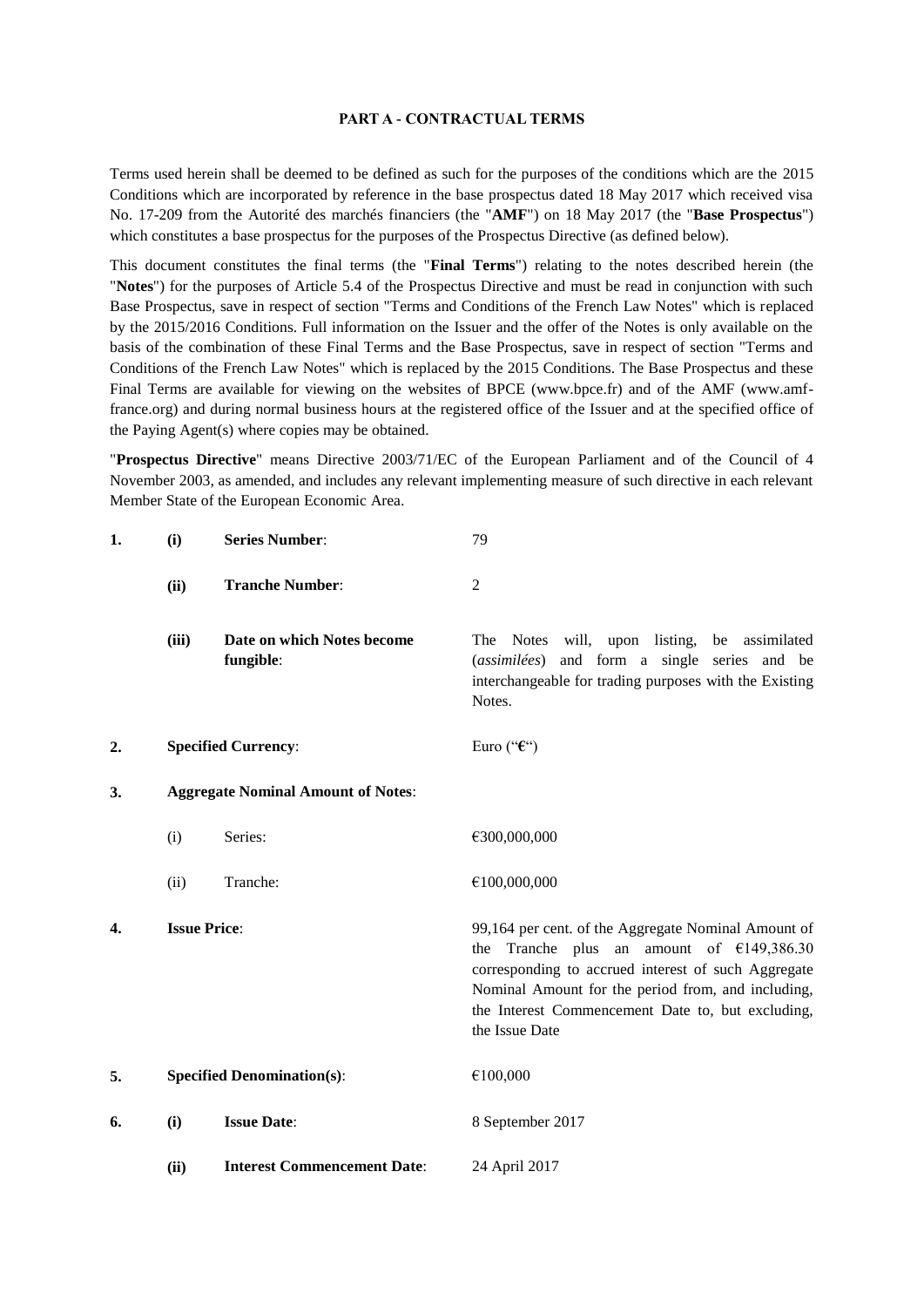| 7.  | <b>Final Maturity Date:</b>                                         | 24 April 2025                                                                                                                                                                                                                                                                                                                                                                                                                                                       |
|-----|---------------------------------------------------------------------|---------------------------------------------------------------------------------------------------------------------------------------------------------------------------------------------------------------------------------------------------------------------------------------------------------------------------------------------------------------------------------------------------------------------------------------------------------------------|
| 8.  | <b>Interest Basis:</b>                                              | 0.398 per cent. Fixed Rate<br>(further particulars specified below)                                                                                                                                                                                                                                                                                                                                                                                                 |
| 9.  | <b>Redemption/Payment Basis:</b>                                    | Subject to any purchase and cancellation or early<br>redemption, the Notes will be redeemed on the Final<br>Maturity Date at 100 per cent. of the Aggregate<br>Nominal Amount                                                                                                                                                                                                                                                                                       |
|     |                                                                     | (further particulars specified below)                                                                                                                                                                                                                                                                                                                                                                                                                               |
| 10. | <b>Change of Interest Basis:</b>                                    | Not Applicable                                                                                                                                                                                                                                                                                                                                                                                                                                                      |
| 11. | <b>Put/Call Options:</b>                                            | Not Applicable                                                                                                                                                                                                                                                                                                                                                                                                                                                      |
| 12. | Date of corporate authorisations for<br>issuance of Notes obtained: | Decisions of the <i>Conseil d'administration</i> (Board of<br>Directors) of the Issuer (i) dated 16 December 2016,<br>26 April 2017 and 20 June 2017 authorising the issue<br>of <i>obligations de financement de l'habitat</i> and other<br>resources benefiting from the <i>privilège</i> referred to in<br>Article L.513-11 of the French Monetary and<br>Financial Code (Code monétaire et financier) up to<br>€3,500,000,000<br>for the period beginning<br>on |

1 January 2017 and ending on 31 December 2017 and (ii) dated 20 June 2017 authorising the quarterly programme of borrowings benefiting from such *privilège* up to €1,000,000,000 for the third quarter of

2017. **PROVISIONS RELATING TO INTEREST PAYABLE**

| 13. | <b>Fixed Rate Notes Provisions:</b> |                                           | Applicable                                                                                                                                                |  |
|-----|-------------------------------------|-------------------------------------------|-----------------------------------------------------------------------------------------------------------------------------------------------------------|--|
|     | (i)                                 | $Rate(s)$ of Interest:                    | 0.398 per cent. <i>per annum</i> payable annually in arrear                                                                                               |  |
|     | (ii)                                | Interest Payment Date(s):                 | 24 April in each year, from and including 24 April<br>2018 up to and including the Final Maturity Date                                                    |  |
|     | (iii)                               | Fixed Coupon Amount(s):                   | Rate of Interest $\times$ Specified Denomination $\times$ Day<br>Count Fraction (i.e. $\epsilon$ 398 per $\epsilon$ 100,000 in Specified<br>Denomination) |  |
|     | (iv)                                | Broken Amount(s):                         | Not Applicable                                                                                                                                            |  |
|     | (v)                                 | Day Count Fraction (Condition<br>$5(a)$ : | Actual/Actual                                                                                                                                             |  |
|     | (vi)                                | <b>Determination Dates:</b>               | 24 April in each year                                                                                                                                     |  |
| 14. |                                     | <b>Floating Rate Notes Provisions:</b>    | Not Applicable                                                                                                                                            |  |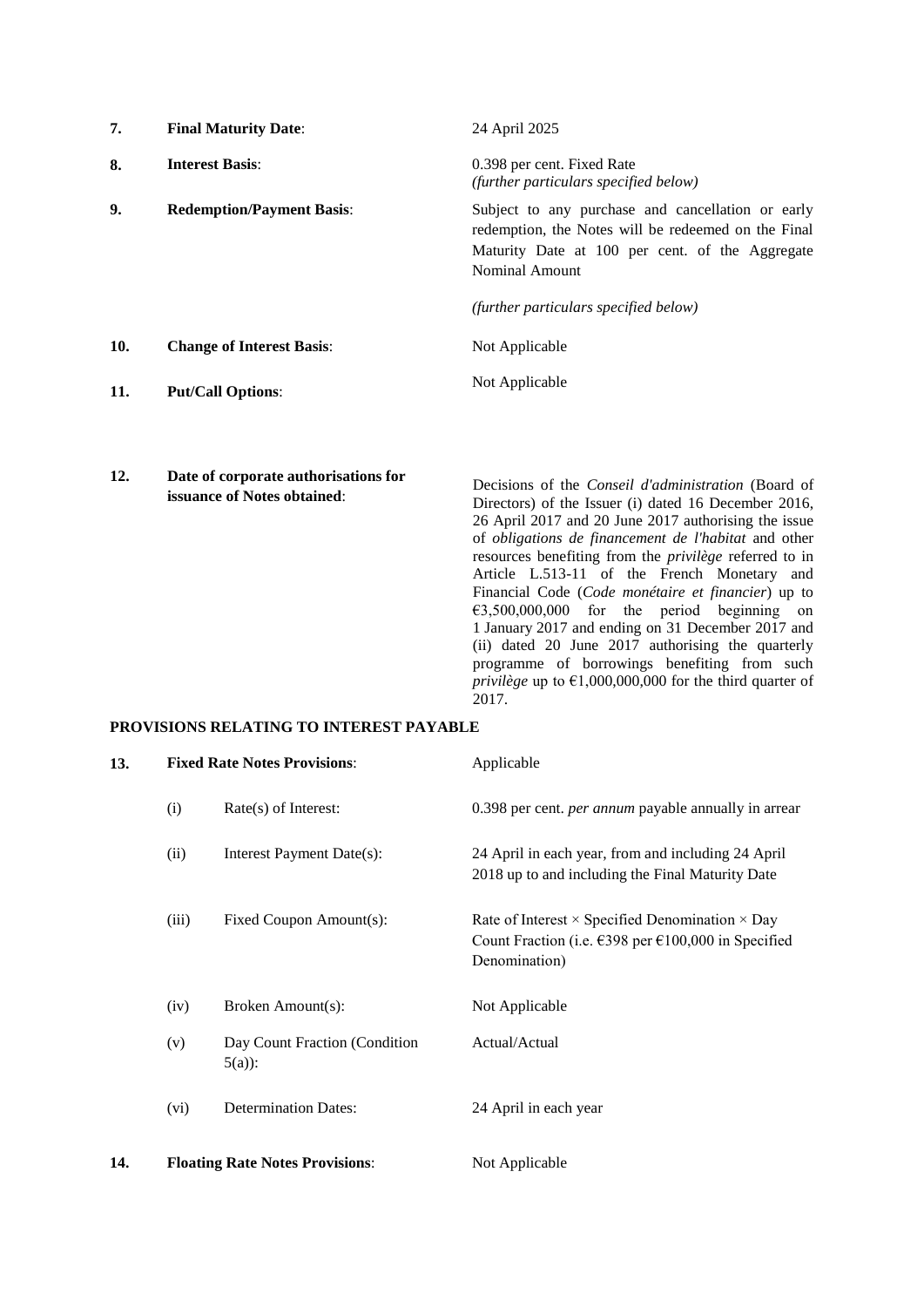| 15. | <b>Zero Coupon Notes Provisions</b>                                                                               | Not Applicable                                                                       |
|-----|-------------------------------------------------------------------------------------------------------------------|--------------------------------------------------------------------------------------|
|     | PROVISIONS RELATING TO REDEMPTION                                                                                 |                                                                                      |
| 16. | <b>Call Option:</b><br>Not Applicable                                                                             |                                                                                      |
| 17. | <b>Put Option:</b>                                                                                                | Not Applicable                                                                       |
| 18. | <b>Final Redemption Amount of each Note:</b>                                                                      | €100,000 per €100,000 in Specified Denomination                                      |
| 19. | <b>Redemption by Instalment:</b>                                                                                  | Not Applicable                                                                       |
| 20. | <b>Early Redemption Amount:</b>                                                                                   |                                                                                      |
|     | Early Redemption Amount(s) of each Note<br>payable on early redemption as set out in the<br>Terms and Conditions: | €100,000 per €100,000 in Specified Denomination                                      |
| 21. | <b>Purchases (Condition 6(h)):</b>                                                                                | The Notes purchased may be held and resold as set out<br>in the Terms and Conditions |

### **GENERAL PROVISIONS APPLICABLE TO THE NOTES**

| 22. |          | <b>Governing law:</b>                                                                                                              | French law                    |
|-----|----------|------------------------------------------------------------------------------------------------------------------------------------|-------------------------------|
| 23. |          | <b>Form of Notes:</b>                                                                                                              | Dematerialised Notes          |
|     | (i)      | Form of Dematerialised Notes:                                                                                                      | Bearer form (au porteur)      |
|     | (ii)     | <b>Registration Agent:</b>                                                                                                         | Not Applicable                |
|     | (iii)    | Temporary Global Certificate:                                                                                                      | Not Applicable                |
| 24. |          | Financial Centre(s) or other special<br>provisions relating to payment dates for<br>the purposes of Condition $7(g)$ :             | Not Applicable                |
| 25. | mature): | <b>Talons for future Coupons or Receipts to</b><br>be attached to Definitive Materialised<br>Notes (and dates on which such Talons | Not Applicable                |
| 26. | Masse:   |                                                                                                                                    | Contractual Masse shall apply |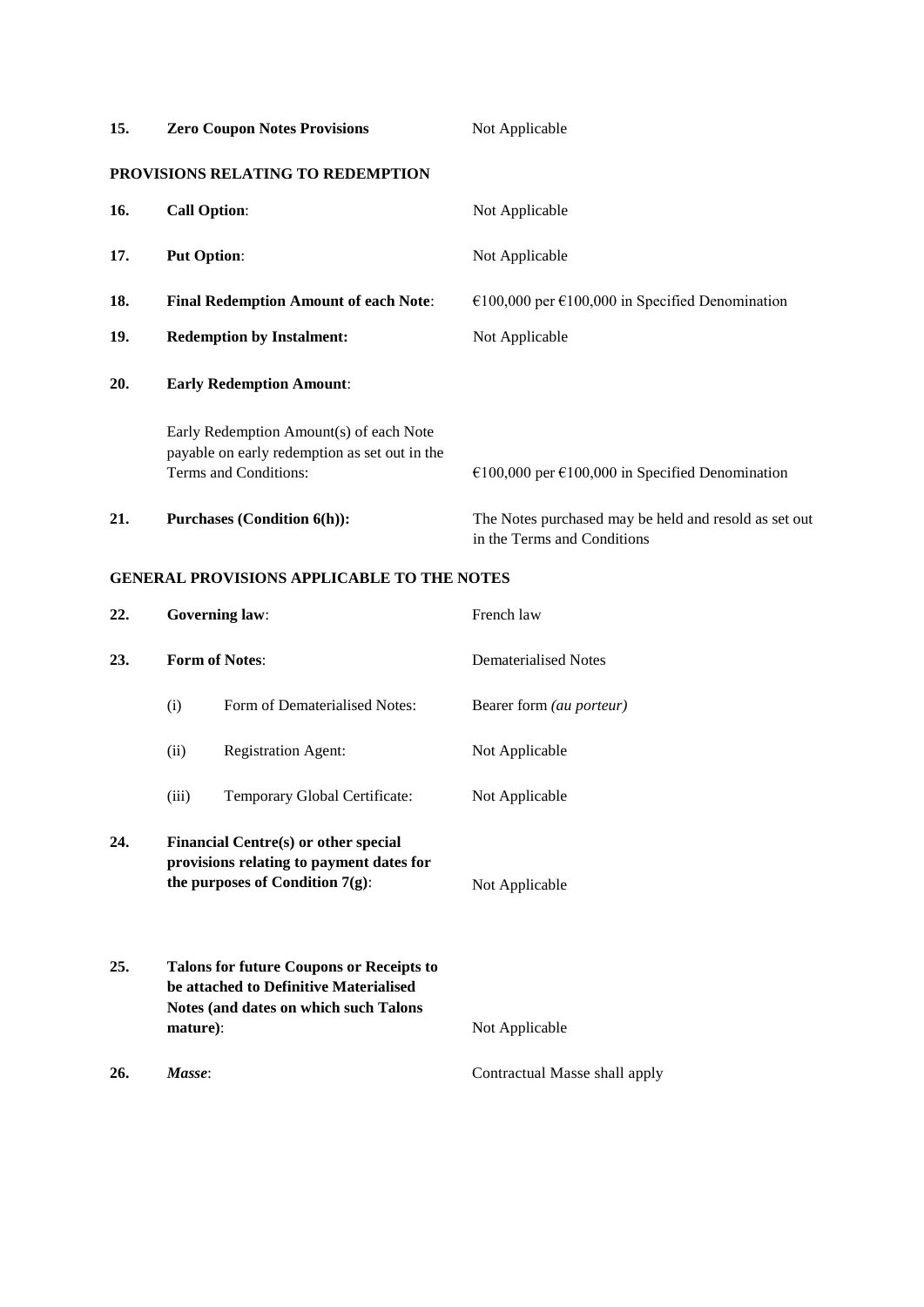### **GENERAL**

The aggregate principal amount of Notes issued has been translated into Euro at the rate of [●] per cent. producing a sum of: Not Applicable

## **RESPONSIBILITY**

I accept responsibility for the information contained in these Final Terms.

Signed on behalf of BPCE SFH: By: Jean-Philippe Berthaut, *Directeur Général Délégué* Duly authorised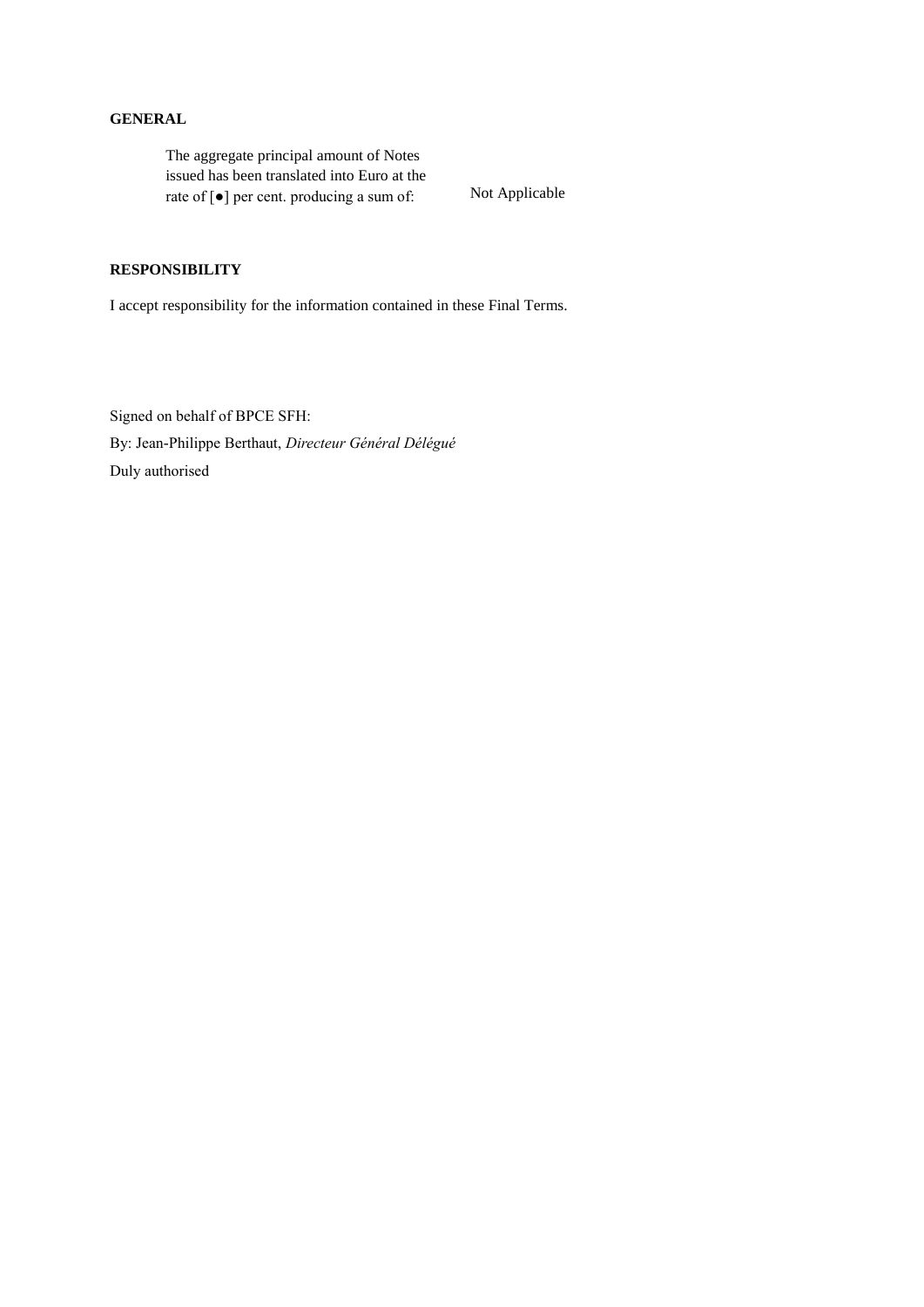#### **PART B - OTHER INFORMATION**

#### **1. LISTING AND ADMISSION TO TRADING**

| (i)              | $Listing(s)$ :                                                                                                                                                                                         | <b>Euronext Paris</b>                                                                                                                                                                                                                                                                                                                                                                                                           |
|------------------|--------------------------------------------------------------------------------------------------------------------------------------------------------------------------------------------------------|---------------------------------------------------------------------------------------------------------------------------------------------------------------------------------------------------------------------------------------------------------------------------------------------------------------------------------------------------------------------------------------------------------------------------------|
| (ii)             | (a) Admission to trading:                                                                                                                                                                              | Application has been made by the Issuer (or on its<br>behalf) for the Notes to be admitted to trading on<br>Euronext Paris with effect from 8 September 2017.                                                                                                                                                                                                                                                                   |
|                  | (b) Regulated Markets or equivalent markets<br>on which, to the knowledge of the Issuer,<br>securities of the same class of the Notes to be<br>admitted to trading are already admitted to<br>trading: | The Existing Notes are already admitted to trading on<br><b>Euronext Paris</b>                                                                                                                                                                                                                                                                                                                                                  |
| (iii)            | Estimate of total expenses related to<br>admission to trading:                                                                                                                                         | €5,650                                                                                                                                                                                                                                                                                                                                                                                                                          |
| $\overline{2}$ . | <b>RATINGS</b>                                                                                                                                                                                         |                                                                                                                                                                                                                                                                                                                                                                                                                                 |
|                  | Ratings:                                                                                                                                                                                               | The Notes are expected to be rated:                                                                                                                                                                                                                                                                                                                                                                                             |
|                  |                                                                                                                                                                                                        | S&P: AAA                                                                                                                                                                                                                                                                                                                                                                                                                        |
|                  |                                                                                                                                                                                                        | Moody's: Aaa                                                                                                                                                                                                                                                                                                                                                                                                                    |
|                  |                                                                                                                                                                                                        | Both S&P and Moody's are established in the<br>European Union and registered under Regulation (EC)<br>No. 1060/2009 of the European Parliament and the<br>Council of 16 September 2009 on credit rating<br>agencies, as amended (the "CRA Regulation") and<br>included in the list of registered credit rating agencies<br>published on the website of the European Securities<br>and Markets Authority (www.esma.europa.eu) in |

#### **3. INTERESTS OF NATURAL AND LEGAL PERSONS INVOLVED IN THE ISSUE**

Save as discussed in "Subscription and Sale" and "Risk factors – Risks related to the Issuer - Certain conflicts of interest", so far as the Issuer is aware, no person involved in the offer of the Notes has an interest material to the issue.

## **4. FIXED RATE NOTES ONLY - YIELD**

Indication of yield: 0.398 per cent. *per annum*

accordance with the CRA Regulation.